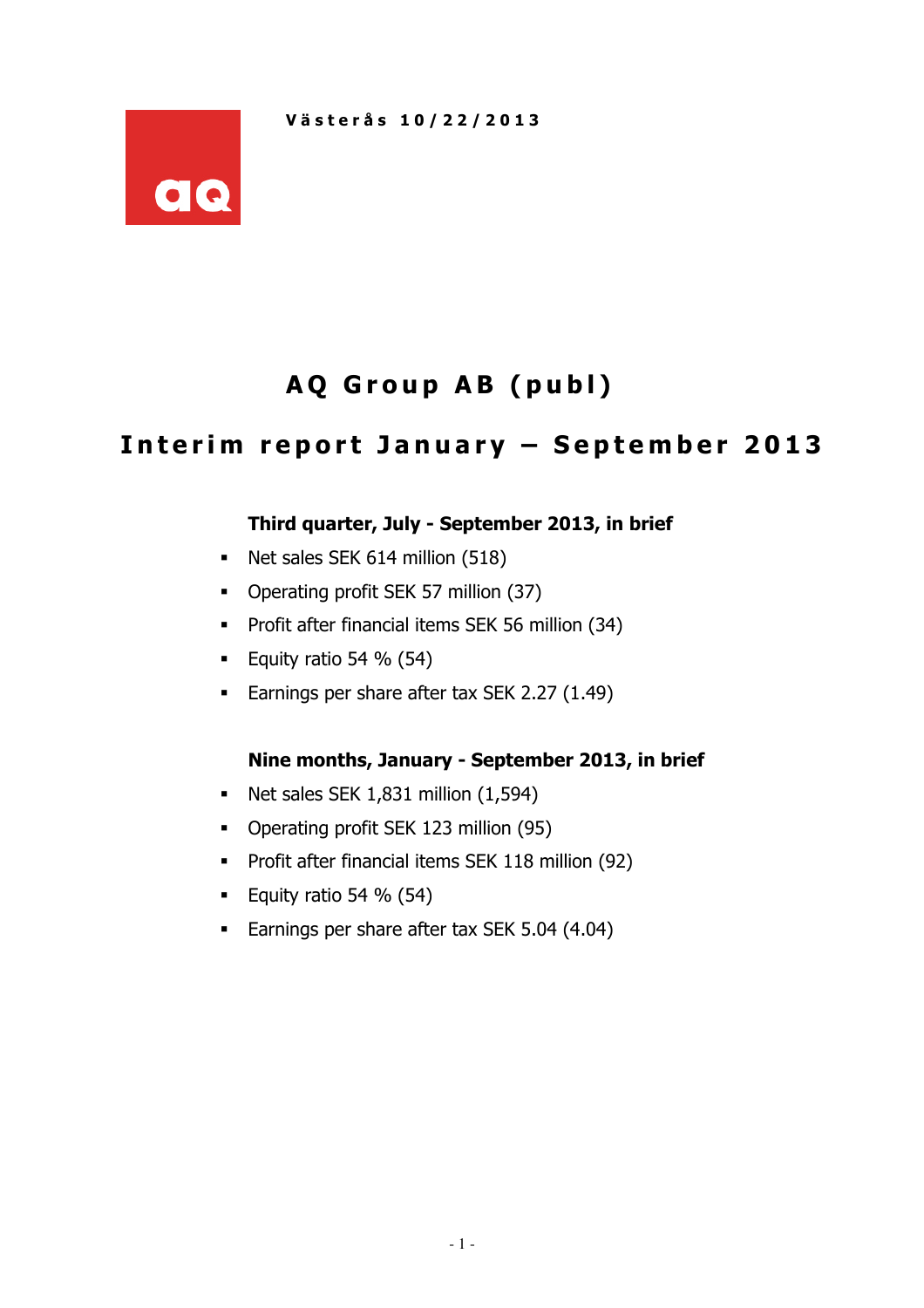#### Significant events during and after the end of the period

Net sales rose to 614 million SEK, an increase of 95 MSEK compared with the previous year's corresponding quarter. Sales excluding acquisitions and currency rose by 9 %.

Operating profit and profit after financial items have risen compared with the third quarter last year. Earnings per share after tax have risen by 52%.

The investment program in machines and automation equipment at AQ Holmberg Suzhou Co. Ltd in China, which was completed during the spring and summer have given the expected significant increase in volumes and earnings in the autumn.

AQ Enclosure Systems acquired the assets in Arkivator Machine Systems AB, which filed for bankruptcy. The transaction was completed as a cash transaction with take-over effective on September 4. Arkivator Machine Systems is a leading supplier of machines for the packaging industry and is involved in all stages from product development through prototype to serial production, field support and after sales services. The company has had an annual turnover of about 140 MSEK. The business has been incorporated into AQ Enclosure Systems AB with continued location in Falköping. The acquired business generated a small loss in September but is expected to produce a positive result in the fourth quarter.

AQ Segerström & Svensson AB has signed an agreement to acquire the assets of Industriell Plåt Produktion AB which has filed for bankruptcy. The transaction was completed as a cash transaction. The business was taken over on October 1, with continued location in Lyrestad. Industriell Plåt Produktion AB is a leading supplier of exhaust systems and tubes for small and medium series production, and is involved in all stages from product development through prototype to serial production and spare parts. The Company has had an annual turnover of approximately 50 MSEK. The expectation is that the business will contribute with a positive result already in the fourth quarter.

The project to reduce capital tied up in inventories with 100 MSEK continues. Since January, a decrease of 25 MSEK has been achieved, an unsatisfactory result, a revised action plan is being implemented.

In our operations in Mexico and India, we are still struggling with to low volumes but we believe in the operations in the long term and are actively working to increase business volume.

#### Information of parent company

The parent company, AQ Group AB, focuses primarily on leadership and development of the Group. Company sales are, as in previous years, almost exclusively of sale of management services to subsidiaries. Purchases from the subsidiaries do not exist to any appreciable extent.

#### The drawing up of the interim report

The interim report has been prepared in accordance with the Swedish Annual Accounts Act as well as IFRS, applying IAS 34, Interim Financial Reporting, which contains general requirements for the design, structure and minimum information requirements in the interim report. The accounting and valuation principles applied are the same as used in the latest annual report for 2012. The report has not been audited.

#### Significant estimates and evaluations for accounting purposes

The Board has in preparing the interim report found no record that would be especially exposed from a risk point of view and thus induce significant adjustments to future periods.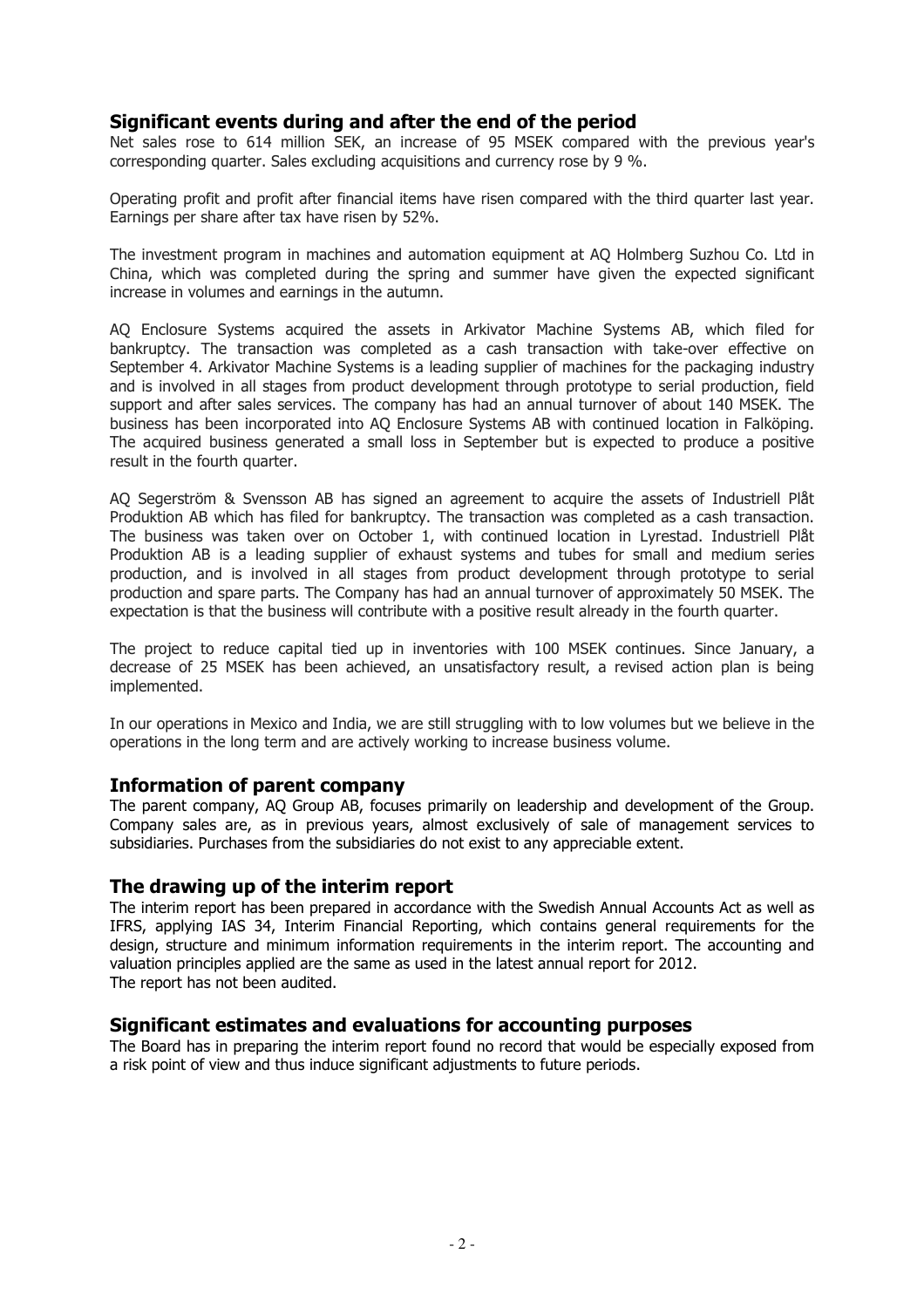### Future prospects

The board of directors is currently assessing sales and profits for the full year 2013 to be clearly better compared to 2012.

The board of directors believes that results during the coming quarters will not be as strong as in Q3 2013, but a return is made to the normal positive results trend.

The Group strives for continued profitable growth within its business areas. The growth will be achieved both organically and through acquisitions.

### AQ in brief

AQ is a leading supplier to demanding industrial customers and is listed on AktieTorget.

The Group operates in two business segments *Component* which produce transformers, cabling, mechanical parts, stamped sheet metal and plastic injection molding and Systems which produces systems, automation and power solutions and assemble complete machines in close cooperation with customers.

#### **The Group's Income Statement (KSEK)**

|                                     | Q3 2013   | Q3 2012      | Acc 2012   | Acc 2011   |
|-------------------------------------|-----------|--------------|------------|------------|
| Net sales                           | 614499    | 518444       | 1830829    | 1594211    |
| Other operating income              | 8735      | 15799        | 21 5 5 3   | 20473      |
| Operating expenses                  | $-566086$ | $-497$ 157   | $-1729856$ | $-1519981$ |
| <b>Operating profit</b>             | 57 147    | 37085        | 122 526    | 94 702     |
| Result from financial items         | $-1140$   | $-2684$      | $-4810$    | $-2790$    |
| <b>Profit after financial items</b> | 56 007    | 34 402       | 117716     | 91913      |
| Tax on profit for the year          | $-15008$  | $-7634$      | $-26883$   | $-19257$   |
| Net profit for the year             | 41 000    | <b>26768</b> | 90832      | 72 656     |
| Earnings per share after full tax   | 2,27      | 1,49         | 5,04       | 4,04       |
| Net margin %                        | 9.1%      | 6,6%         | 6.4%       | 5,8%       |
|                                     |           |              |            |            |

#### **The Parent Company's Income Statement (KSEK)**

|                                     | Q3 2013 | Q3 2012 | Acc 2012 | Acc 2011 |
|-------------------------------------|---------|---------|----------|----------|
| Net sales                           | 9 2 9 6 | 15 271  | 27799    | 36 216   |
| Other operating income              | 0       |         |          |          |
| Operating expenses                  | $-4731$ | $-4553$ | $-16976$ | $-12824$ |
| <b>Operating profit</b>             | 4565    | 10718   | 10824    | 23 3 9 2 |
| <b>Result from financial items</b>  | $-315$  | 214     | $-10043$ | 1661     |
| <b>Profit after financial items</b> | 4 2 5 0 | 10931   | 781      | 25 052   |
| Appropriations                      | $-1000$ |         | $-1250$  |          |
| Tax on profit for the year          | $-758$  | -2881   | $-2178$  | $-6595$  |
| Net profit for the year             | 2491    | 8050    | $-2647$  | 18457    |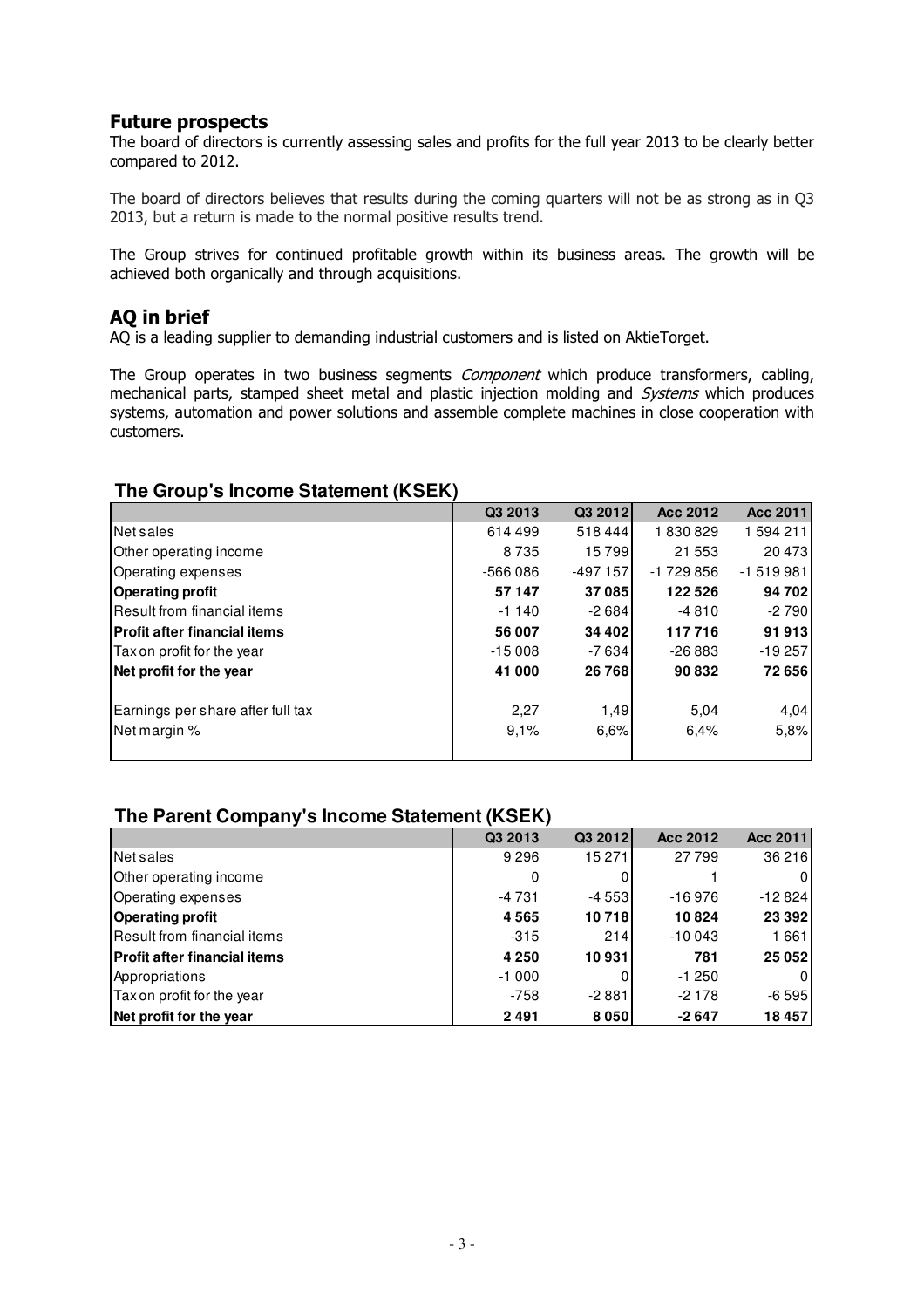# **Balance Sheet (KSEK)**

|                                     | Group   |         | <b>Parent company</b> |         |  |
|-------------------------------------|---------|---------|-----------------------|---------|--|
| <b>Assets</b>                       | Q3 2013 | Q4 2012 | Q3 2013               | Q4 2012 |  |
| <b>Fixed assets</b>                 | 348 245 | 337858  | 321 644               | 301919  |  |
| Inventories                         | 470 009 | 466 695 | 0                     | 0       |  |
| Other current receivables           | 700 328 | 583828  | 190 194               | 227493  |  |
| lCash and bank balances             | 46 707  | 55 893  | 5080                  | 10 004  |  |
| <b>Total assets</b>                 | 1565288 | 1444274 | 516918                | 539416  |  |
|                                     |         |         |                       | 0       |  |
| <b>Equity and liabilities</b>       | 0       | 0       | 0                     | 0       |  |
| Equity                              | 844 174 | 783 551 | 283 561               | 309 652 |  |
| Untaxed reserves                    | 0       | 0       | 32 390                | 31 140  |  |
| Interest-bearing liabilities        | 227729  | 252 042 | 190 323               | 185 109 |  |
| <b>Other liabilities</b>            | 493 386 | 408 680 | 10 644                | 13515   |  |
| <b>Total equity and liabilities</b> | 1565288 | 1444274 | 516918                | 539416  |  |
| <b>Equity ratio</b>                 | 54%     | 54%     | 56%                   | 59%     |  |

# **Cash Flow Analysis (KSEK)**

|                                          | Group    |           | <b>Parent company</b> |          |  |
|------------------------------------------|----------|-----------|-----------------------|----------|--|
|                                          | Acc 2012 | Acc 2011  | Acc 2012              | Acc 2011 |  |
| Net operating profit/loss                | 122 526  | 94 702    | 10824                 | 23 3 9 2 |  |
| l Result from financial items            | -3 331   | $-2693$   | $-339$                | 2 2 8 0  |  |
| Income tax paid                          | $-35476$ | $-11237$  | $-5779$               | 4996     |  |
| Non-cash transactions                    | 40 198   | 16617     | 9                     | $-589$   |  |
| Changes in working capital               | $-31965$ | $-40220$  | 42944                 | 17511    |  |
| Cash flow from investing                 | $-61310$ | $-100333$ | $-17170$              | $-85277$ |  |
| Cash flow from financing activities      | -40 131  | 39481     | $-34688$              | 23 21 2  |  |
| Increase/reduction of liquid funds       | $-9490$  | $-3683$   | $-4199$               | $-14475$ |  |
| Liquid funds at beginning of year        | 55893    | 58 078    | 10 004                | 27 346   |  |
| Exchange rate difference in liquid funds | 304      | 1965      | -724                  | 0        |  |
| Liquid funds at end of period            | 46707    | 56 360    | 5080                  | 12871    |  |